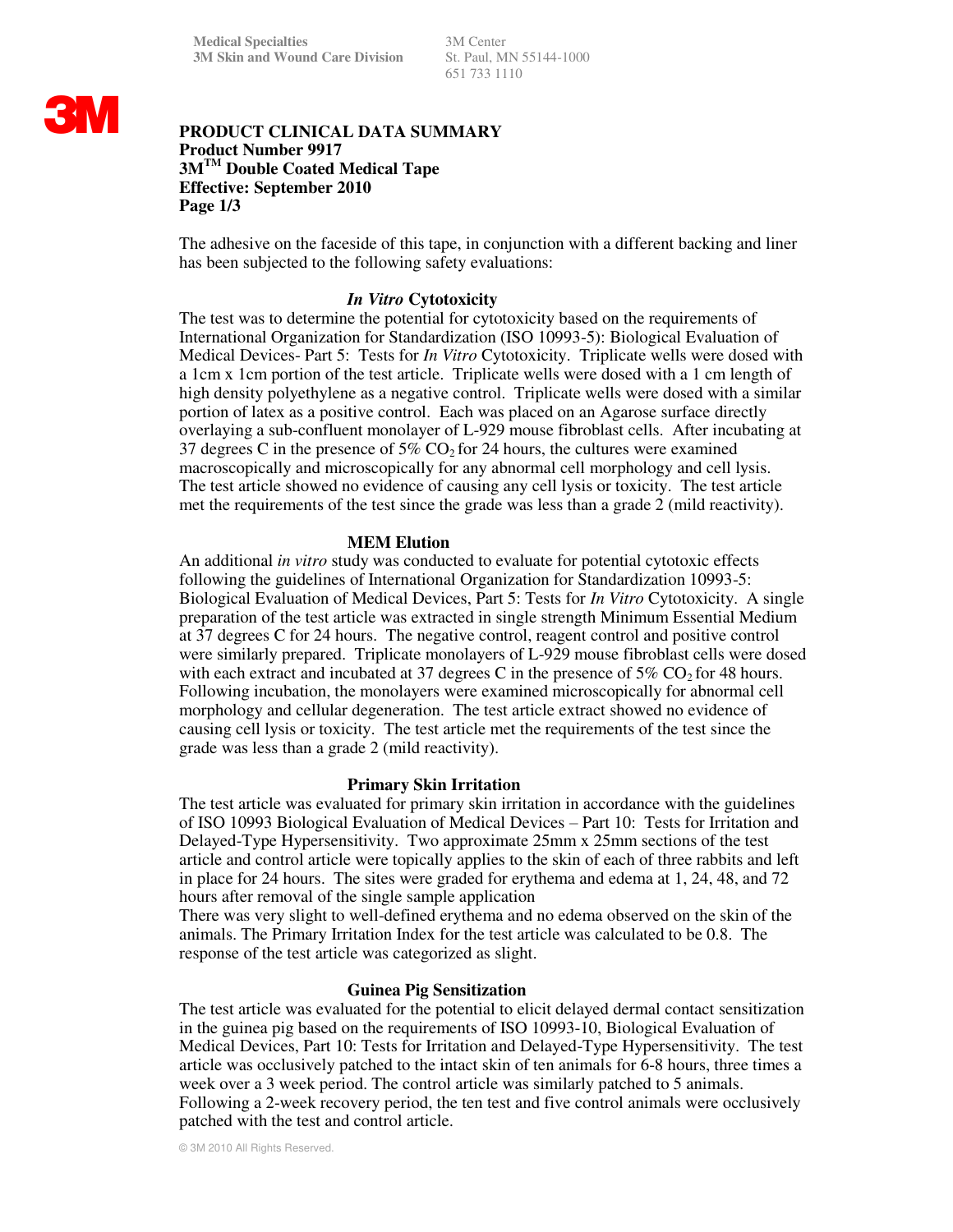651 733 1110

# **PRODUCT CLINICAL DATA SUMMARY Product Number 9917 3M Double Coated Medical Tape Effective: September 2010 Page 2/3**

All sites were observed for evidence of dermal reactions at 24 and 48 hours after patch removal. The test article showed no evidence of causing delayed dermal contact sensitization in the guinea pig. 3M Study # 05-011343(all)

The backside adhesive, in conjunction with another tape, has been subjected to the following safety evaluations:

#### *In Vitro* **Cytotoxicity**

The test was to determine the potential for cytotoxicity based on the requirements of International Organization for Standardization (ISO 10993-5): Biological Evaluation of Medical Devices- Part 5: Tests for *In Vitro* Cytotoxicity. Triplicate wells were dosed with a 1cm x 1cm portion of the test article. Triplicate wells were dosed with a 1 cm length of high density polyethylene as a negative control. Triplicate wells were dosed with a similar portion of latex as a positive control. Each was placed on an Agarose surface directly overlaying a sub-confluent monolayer of L-929 mouse fibroblast cells. After incubating at 37 degrees C in the presence of  $5\%$  CO<sub>2</sub> for 24 hours, the cultures were examined macroscopically and microscopically for any abnormal cell morphology and cell lysis. The test article showed no evidence of causing any cell lysis or toxicity. The test article met the requirements of the test since the grade was less than a grade 2 (mild reactivity).

#### **MEM Elution**

An additional *in vitro* study was conducted to evaluate for potential cytotoxic effects following the guidelines of International Organization for Standardization 10993-5: Biological Evaluation of Medical Devices, Part 5: Tests for *In Vitro* Cytotoxicity. A single preparation of the test article was extracted in single strength Minimum Essential Medium at 37 degrees C for 24 hours. The negative control, reagent control and positive control were similarly prepared. Triplicate monolayers of L-929 mouse fibroblast cells were dosed with each extract and incubated at 37 degrees C in the presence of 5%  $CO<sub>2</sub>$  for 48 hours. Following incubation, the monolayers were examined microscopically for abnormal cell morphology and cellular degeneration. The test article extract showed no evidence of causing cell lysis or toxicity. The test article met the requirements of the test since the grade was less than a grade 2 (mild reactivity).

## **Primary Skin Irritation**

The test article was evaluated for primary skin irritation in accordance with the guidelines of ISO 10993 Biological Evaluation of Medical Devices – Part 10: Tests for Irritation and Delayed-Type Hypersensitivity. Two approximate 25mm x 25mm sections of the test article and control article were topically applies to the skin of each of three rabbits and left in place for 24 hours. The sites were graded for erythema and edema at 1, 24, 48, and 72 hours after removal of the single sample application

There was no erythema and no edema observed on the skin of the animals. The Primary Irritation Index for the test article was calculated to be 0.0. The response of the test article was categorized as negligible.